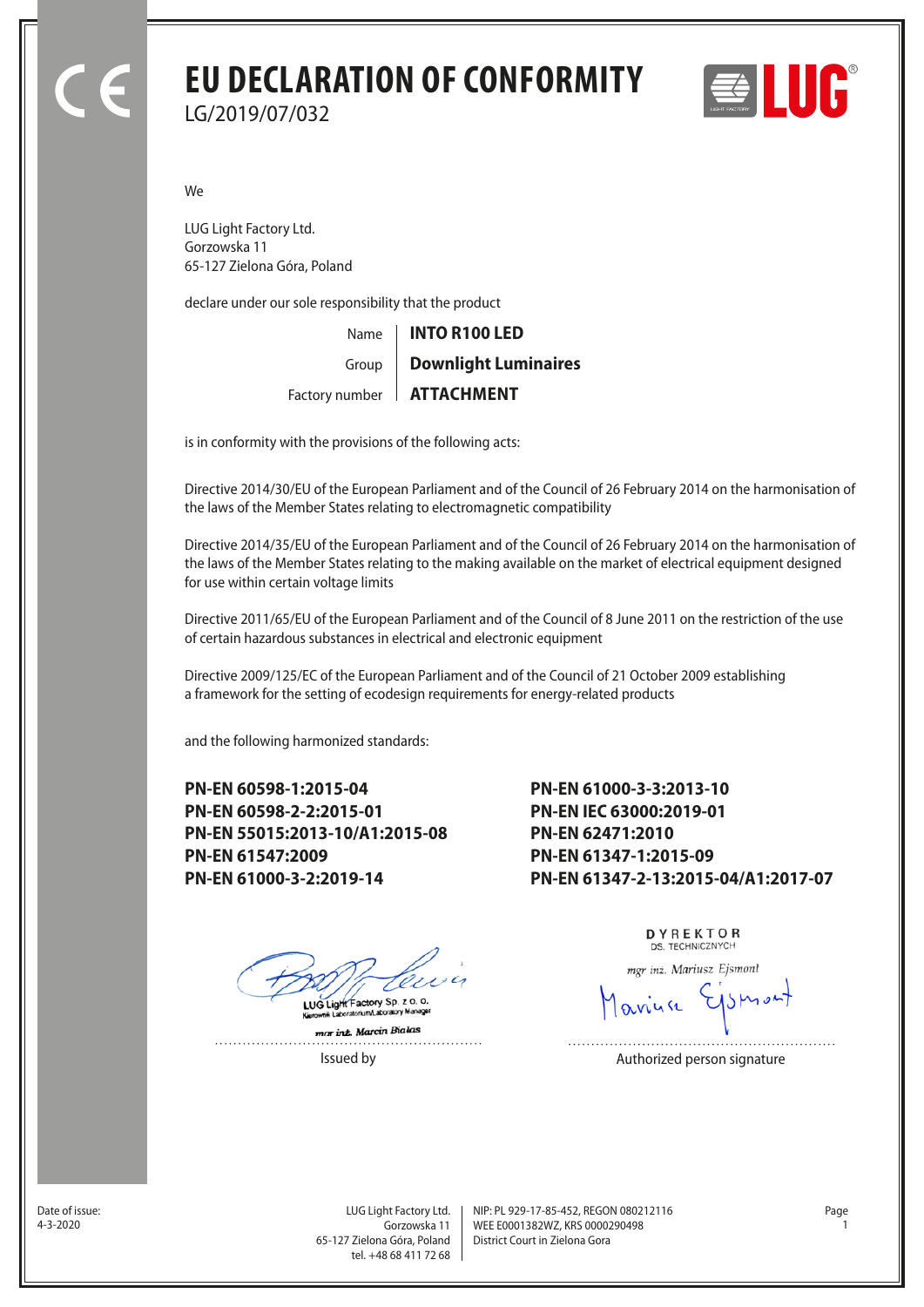$\overline{\epsilon}$ 

## **EU DECLARATION OF CONFORMITY**  $\Rightarrow$  **LUC**

LG/2019/07/032

## **ATTACHMENT**

## **Factory numbers**

| 030551.5L01.311 | 030551.3L03.311                                                                                                                                                                                                                                     | 030553.5L01.313                                                                                                                                                                                                                                                                                                                                                                                                                | 030553.3L03.313                                                                                                                                                                                                                                                                                                                                                                                                                |
|-----------------|-----------------------------------------------------------------------------------------------------------------------------------------------------------------------------------------------------------------------------------------------------|--------------------------------------------------------------------------------------------------------------------------------------------------------------------------------------------------------------------------------------------------------------------------------------------------------------------------------------------------------------------------------------------------------------------------------|--------------------------------------------------------------------------------------------------------------------------------------------------------------------------------------------------------------------------------------------------------------------------------------------------------------------------------------------------------------------------------------------------------------------------------|
| 030551.3L01.311 | 030551.5L03.313                                                                                                                                                                                                                                     | 030553.3L01.313                                                                                                                                                                                                                                                                                                                                                                                                                | 030553.5L03.314                                                                                                                                                                                                                                                                                                                                                                                                                |
| 030551.5L01.313 | 030551.3L03.313                                                                                                                                                                                                                                     | 030553.5L01.314                                                                                                                                                                                                                                                                                                                                                                                                                | 030553.3L03.314                                                                                                                                                                                                                                                                                                                                                                                                                |
| 030551.3L01.313 | 030551.5L03.314                                                                                                                                                                                                                                     | 030553.3L01.314                                                                                                                                                                                                                                                                                                                                                                                                                | 030553.5L03.315                                                                                                                                                                                                                                                                                                                                                                                                                |
| 030551.5L01.314 | 030551.3L03.314                                                                                                                                                                                                                                     | 030553.5L01.315                                                                                                                                                                                                                                                                                                                                                                                                                | 030553.3L03.315                                                                                                                                                                                                                                                                                                                                                                                                                |
| 030551.3L01.314 | 030551.5L03.315                                                                                                                                                                                                                                     | 030553.3L01.315                                                                                                                                                                                                                                                                                                                                                                                                                | 030553.5L03.321                                                                                                                                                                                                                                                                                                                                                                                                                |
| 030551.5L01.315 | 030551.3L03.315                                                                                                                                                                                                                                     | 030553.5L01.321                                                                                                                                                                                                                                                                                                                                                                                                                | 030553.3L03.321                                                                                                                                                                                                                                                                                                                                                                                                                |
| 030551.3L01.315 | 030551.5L03.321                                                                                                                                                                                                                                     | 030553.3L01.321                                                                                                                                                                                                                                                                                                                                                                                                                | 030553.5L03.323                                                                                                                                                                                                                                                                                                                                                                                                                |
| 030551.5L01.321 | 030551.3L03.321                                                                                                                                                                                                                                     | 030553.5L01.323                                                                                                                                                                                                                                                                                                                                                                                                                | 030553.3L03.323                                                                                                                                                                                                                                                                                                                                                                                                                |
| 030551.3L01.321 | 030551.5L03.323                                                                                                                                                                                                                                     | 030553.3L01.323                                                                                                                                                                                                                                                                                                                                                                                                                | 030553.5L03.324                                                                                                                                                                                                                                                                                                                                                                                                                |
| 030551.5L01.323 | 030551.3L03.323                                                                                                                                                                                                                                     | 030553.5L01.324                                                                                                                                                                                                                                                                                                                                                                                                                | 030553.3L03.324                                                                                                                                                                                                                                                                                                                                                                                                                |
| 030551.3L01.323 | 030551.5L03.324                                                                                                                                                                                                                                     | 030553.3L01.324                                                                                                                                                                                                                                                                                                                                                                                                                | 030553.5L03.325                                                                                                                                                                                                                                                                                                                                                                                                                |
| 030551.5L01.324 | 030551.3L03.324                                                                                                                                                                                                                                     | 030553.5L01.325                                                                                                                                                                                                                                                                                                                                                                                                                | 030553.3L03.325                                                                                                                                                                                                                                                                                                                                                                                                                |
| 030551.3L01.324 |                                                                                                                                                                                                                                                     |                                                                                                                                                                                                                                                                                                                                                                                                                                | 030553.5L03.331                                                                                                                                                                                                                                                                                                                                                                                                                |
| 030551.5L01.325 |                                                                                                                                                                                                                                                     |                                                                                                                                                                                                                                                                                                                                                                                                                                | 030553.3L03.331                                                                                                                                                                                                                                                                                                                                                                                                                |
| 030551.3L01.325 |                                                                                                                                                                                                                                                     |                                                                                                                                                                                                                                                                                                                                                                                                                                | 030553.5L03.333                                                                                                                                                                                                                                                                                                                                                                                                                |
| 030551.5L01.331 | 030551.3L03.331                                                                                                                                                                                                                                     |                                                                                                                                                                                                                                                                                                                                                                                                                                | 030553.3L03.333                                                                                                                                                                                                                                                                                                                                                                                                                |
| 030551.3L01.331 |                                                                                                                                                                                                                                                     |                                                                                                                                                                                                                                                                                                                                                                                                                                | 030553.5L03.334                                                                                                                                                                                                                                                                                                                                                                                                                |
| 030551.5L01.333 |                                                                                                                                                                                                                                                     |                                                                                                                                                                                                                                                                                                                                                                                                                                | 030553.3L03.334                                                                                                                                                                                                                                                                                                                                                                                                                |
| 030551.3L01.333 |                                                                                                                                                                                                                                                     |                                                                                                                                                                                                                                                                                                                                                                                                                                | 030553.5L03.335                                                                                                                                                                                                                                                                                                                                                                                                                |
| 030551.5L01.334 |                                                                                                                                                                                                                                                     |                                                                                                                                                                                                                                                                                                                                                                                                                                | 030553.3L03.335                                                                                                                                                                                                                                                                                                                                                                                                                |
| 030551.3L01.334 |                                                                                                                                                                                                                                                     |                                                                                                                                                                                                                                                                                                                                                                                                                                | 030553.5L04.311                                                                                                                                                                                                                                                                                                                                                                                                                |
| 030551.5L01.335 |                                                                                                                                                                                                                                                     |                                                                                                                                                                                                                                                                                                                                                                                                                                | 030553.3L04.311                                                                                                                                                                                                                                                                                                                                                                                                                |
|                 |                                                                                                                                                                                                                                                     |                                                                                                                                                                                                                                                                                                                                                                                                                                | 030553.5L04.313                                                                                                                                                                                                                                                                                                                                                                                                                |
|                 |                                                                                                                                                                                                                                                     |                                                                                                                                                                                                                                                                                                                                                                                                                                | 030553.3L04.313                                                                                                                                                                                                                                                                                                                                                                                                                |
|                 |                                                                                                                                                                                                                                                     |                                                                                                                                                                                                                                                                                                                                                                                                                                | 030553.5L04.314                                                                                                                                                                                                                                                                                                                                                                                                                |
|                 |                                                                                                                                                                                                                                                     |                                                                                                                                                                                                                                                                                                                                                                                                                                | 030553.3L04.314                                                                                                                                                                                                                                                                                                                                                                                                                |
|                 |                                                                                                                                                                                                                                                     |                                                                                                                                                                                                                                                                                                                                                                                                                                | 030553.5L04.315                                                                                                                                                                                                                                                                                                                                                                                                                |
|                 |                                                                                                                                                                                                                                                     |                                                                                                                                                                                                                                                                                                                                                                                                                                | 030553.3L04.315                                                                                                                                                                                                                                                                                                                                                                                                                |
|                 |                                                                                                                                                                                                                                                     |                                                                                                                                                                                                                                                                                                                                                                                                                                | 030553.5L04.321                                                                                                                                                                                                                                                                                                                                                                                                                |
|                 |                                                                                                                                                                                                                                                     |                                                                                                                                                                                                                                                                                                                                                                                                                                | 030553.3L04.321                                                                                                                                                                                                                                                                                                                                                                                                                |
|                 |                                                                                                                                                                                                                                                     |                                                                                                                                                                                                                                                                                                                                                                                                                                | 030553.5L04.323                                                                                                                                                                                                                                                                                                                                                                                                                |
|                 |                                                                                                                                                                                                                                                     |                                                                                                                                                                                                                                                                                                                                                                                                                                | 030553.3L04.323                                                                                                                                                                                                                                                                                                                                                                                                                |
|                 |                                                                                                                                                                                                                                                     |                                                                                                                                                                                                                                                                                                                                                                                                                                | 030553.5L04.324                                                                                                                                                                                                                                                                                                                                                                                                                |
|                 |                                                                                                                                                                                                                                                     |                                                                                                                                                                                                                                                                                                                                                                                                                                | 030553.3L04.324                                                                                                                                                                                                                                                                                                                                                                                                                |
|                 | 030551.5L04.324                                                                                                                                                                                                                                     | 030553.3L02.324                                                                                                                                                                                                                                                                                                                                                                                                                | 030553.5L04.325                                                                                                                                                                                                                                                                                                                                                                                                                |
| 030551.5L02.324 | 030551.3L04.324                                                                                                                                                                                                                                     | 030553.5L02.325                                                                                                                                                                                                                                                                                                                                                                                                                | 030553.3L04.325                                                                                                                                                                                                                                                                                                                                                                                                                |
| 030551.3L02.324 |                                                                                                                                                                                                                                                     | 030553.3L02.325                                                                                                                                                                                                                                                                                                                                                                                                                | 030553.5L04.331                                                                                                                                                                                                                                                                                                                                                                                                                |
| 030551.5L02.325 | 030551.3L04.325                                                                                                                                                                                                                                     | 030553.5L02.331                                                                                                                                                                                                                                                                                                                                                                                                                | 030553.3L04.331                                                                                                                                                                                                                                                                                                                                                                                                                |
| 030551.3L02.325 | 030551.5L04.331                                                                                                                                                                                                                                     | 030553.3L02.331                                                                                                                                                                                                                                                                                                                                                                                                                | 030553.5L04.333                                                                                                                                                                                                                                                                                                                                                                                                                |
| 030551.5L02.331 | 030551.3L04.331                                                                                                                                                                                                                                     | 030553.5L02.333                                                                                                                                                                                                                                                                                                                                                                                                                | 030553.3L04.333                                                                                                                                                                                                                                                                                                                                                                                                                |
| 030551.3L02.331 | 030551.5L04.333                                                                                                                                                                                                                                     | 030553.3L02.333                                                                                                                                                                                                                                                                                                                                                                                                                | 030553.5L04.334                                                                                                                                                                                                                                                                                                                                                                                                                |
| 030551.5L02.333 | 030551.3L04.333                                                                                                                                                                                                                                     | 030553.5L02.334                                                                                                                                                                                                                                                                                                                                                                                                                | 030553.3L04.334                                                                                                                                                                                                                                                                                                                                                                                                                |
| 030551.3L02.333 | 030551.5L04.334                                                                                                                                                                                                                                     | 030553.3L02.334                                                                                                                                                                                                                                                                                                                                                                                                                | 030553.5L04.335                                                                                                                                                                                                                                                                                                                                                                                                                |
| 030551.5L02.334 | 030551.3L04.334                                                                                                                                                                                                                                     | 030553.5L02.335                                                                                                                                                                                                                                                                                                                                                                                                                | 030553.3L04.335                                                                                                                                                                                                                                                                                                                                                                                                                |
| 030551.3L02.334 | 030551.5L04.335                                                                                                                                                                                                                                     | 030553.3L02.335                                                                                                                                                                                                                                                                                                                                                                                                                | 030631.5L01.311                                                                                                                                                                                                                                                                                                                                                                                                                |
| 030551.5L02.335 | 030551.3L04.335                                                                                                                                                                                                                                     | 030553.5L03.311                                                                                                                                                                                                                                                                                                                                                                                                                | 030631.5L01.313                                                                                                                                                                                                                                                                                                                                                                                                                |
| 030551.3L02.335 | 030553.5L01.311                                                                                                                                                                                                                                     | 030553.3L03.311                                                                                                                                                                                                                                                                                                                                                                                                                | 030631.5L01.314                                                                                                                                                                                                                                                                                                                                                                                                                |
| 030551.5L03.311 | 030553.3L01.311                                                                                                                                                                                                                                     | 030553.5L03.313                                                                                                                                                                                                                                                                                                                                                                                                                | 030631.5L01.315                                                                                                                                                                                                                                                                                                                                                                                                                |
|                 | 030551.3L01.335<br>030551.5L02.311<br>030551.3L02.311<br>030551.5L02.313<br>030551.3L02.313<br>030551.5L02.314<br>030551.3L02.314<br>030551.5L02.315<br>030551.3L02.315<br>030551.5L02.321<br>030551.3L02.321<br>030551.5L02.323<br>030551.3L02.323 | 030551.5L03.325<br>030551.3L03.325<br>030551.5L03.331<br>030551.5L03.333<br>030551.3L03.333<br>030551.5L03.334<br>030551.3L03.334<br>030551.5L03.335<br>030551.3L03.335<br>030551.5L04.311<br>030551.3L04.311<br>030551.5L04.313<br>030551.3L04.313<br>030551.5L04.314<br>030551.3L04.314<br>030551.5L04.315<br>030551.3L04.315<br>030551.5L04.321<br>030551.3L04.321<br>030551.5L04.323<br>030551.3L04.323<br>030551.5L04.325 | 030553.3L01.325<br>030553.5L01.331<br>030553.3L01.331<br>030553.5L01.333<br>030553.3L01.333<br>030553.5L01.334<br>030553.3L01.334<br>030553.5L01.335<br>030553.3L01.335<br>030553.5L02.311<br>030553.3L02.311<br>030553.5L02.313<br>030553.3L02.313<br>030553.5L02.314<br>030553.3L02.314<br>030553.5L02.315<br>030553.3L02.315<br>030553.5L02.321<br>030553.3L02.321<br>030553.5L02.323<br>030553.3L02.323<br>030553.5L02.324 |



Date of issue:<br>4-3-2020

Gorzowska 11 65-127 Zielona Góra, Poland tel. +48 68 411 72 68

LUG Light Factory Ltd. Page NIP: PL 929-17-85-452, REGON 080212116 WEE E0001382WZ, KRS 0000290498 4-3-2020 2 District Court in Zielona Gora